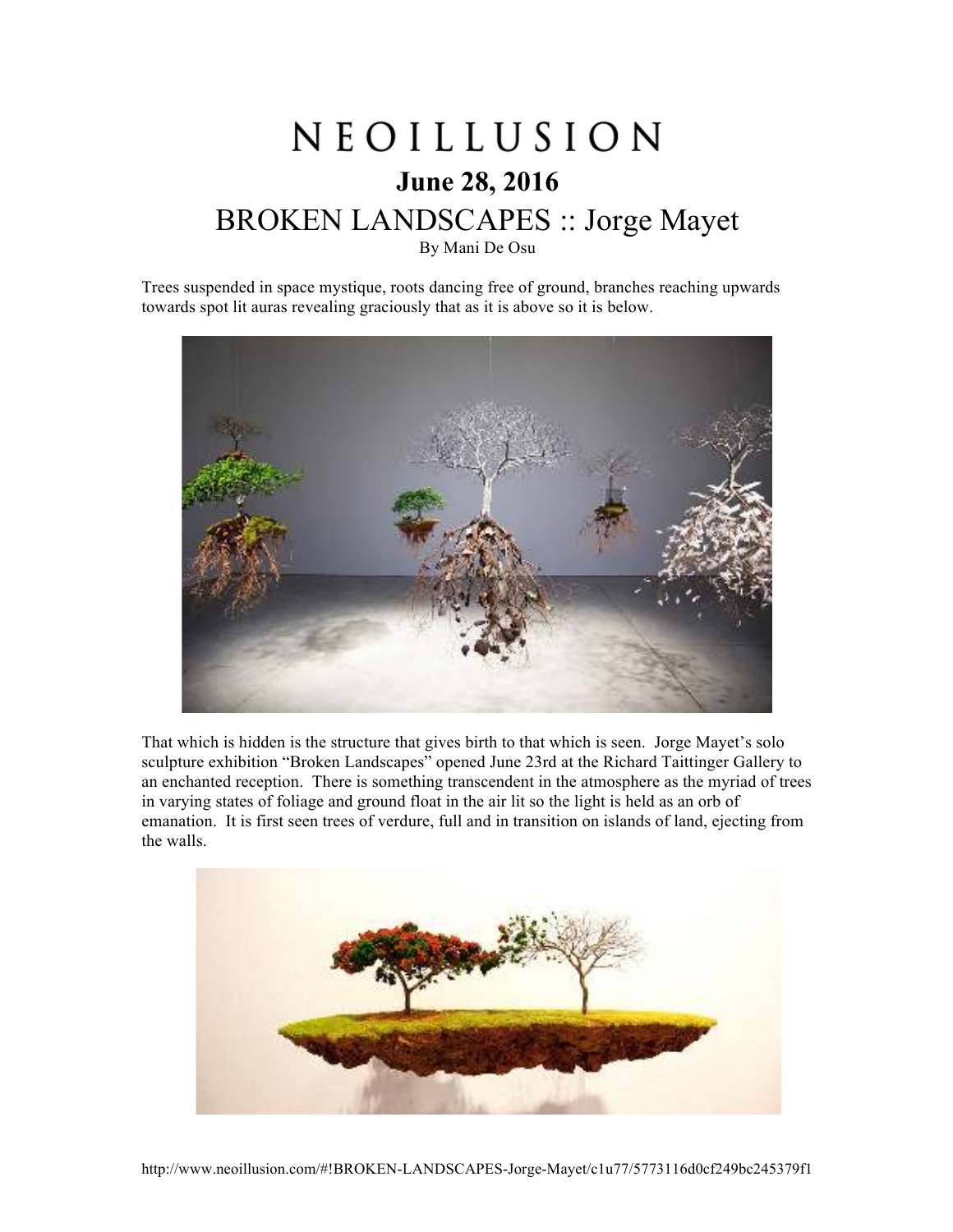

Then the eyes see what appears to be orange dirt or tiny flowers on the floor, and looks up to see hung from the ceiling in the center of the room exposed roots with crumbling ground and branches bare, the message conferred that in a tree, as in ourselves —there is not just the outer layer (that which is seen above the surface of the ground) — there is an entire part of it and you that are in the deep, held in resemblance to this outer layer and that is the very essence - you yourself.

Five o'clock in the morning, a weary body gets up. Wipes the sleep from the eyes, refocuses the



mind. Enters into the bath that is actually situated outside so that this weary body has to cross a threshold from the dwelling place into another dwelling place just to take a bath, to prepare for the day's work of what is about to happen. A journey of breaking landscape crossing threshold — is the crucial passage that is always about the business of beginning. Beginn ing the day, beginning a life.. After

morning ritual, enter the field to scatter the seeds of parables, ideas, emotions, ways and sentiments. The hand that sows seeds is an agent of eternity and sown seeds find nourishment in the land entering into union by burrowing themselves deep into that which takes them — the earth, the womb. Buried safely in the profound, the seed must now break its shell to expose what is hidden within, the growth of new life. Through time and patience, through perseverance, hope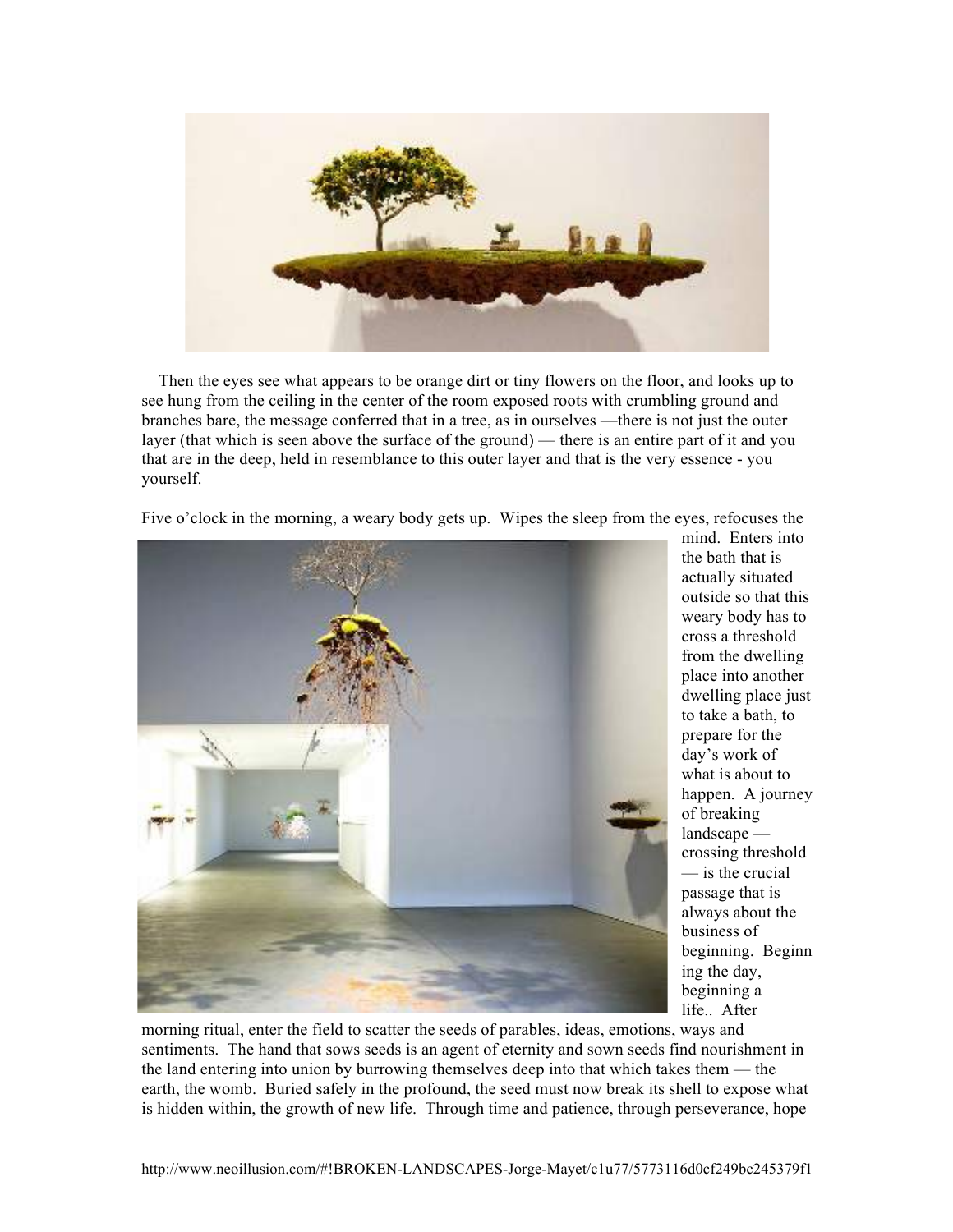breaks again the surface as sprout in the other direction revealing for all to see what until then never was. Then, another process sets in once ground is broken — exposure. Exposure to the atmosphere, to the environment. What is the atmosphere? The condition one finds oneself in. This condition is a protagonist, aiding life, but also an antagonist in the riddle of time — for this seed through opening and giving way to its internal capacity, burrowing deeper into the ground as hope, seeking nourishment in the protection from the womb, draws sustenance from below and passes it above. The antagonism of time and deterioration above is drawn out by that which is ebullient below, thus through perseverance and patience the fruition of the seed becomes the tree, the tree bears leaves, leaves and fruits, fruits and seeds. Seeds that bear the stamp of infinite becoming symbolizing the very essence of life, for in the seed all is held — past, present and future — as far back as can be, as far forward as can go and infinitely beyond.

The profundity of Jorge Mayet's work is that he has captured the entire universe and the essence of life itself in each arboreous vignette. Made from paper mache, silicon, copper wire and acrylic paint, these master works of patience and dedication mirror the paradigm of the whole of existence; a major world on either side of a point (line) brought into being through desire; a thought that begins smaller than a spec of soil.

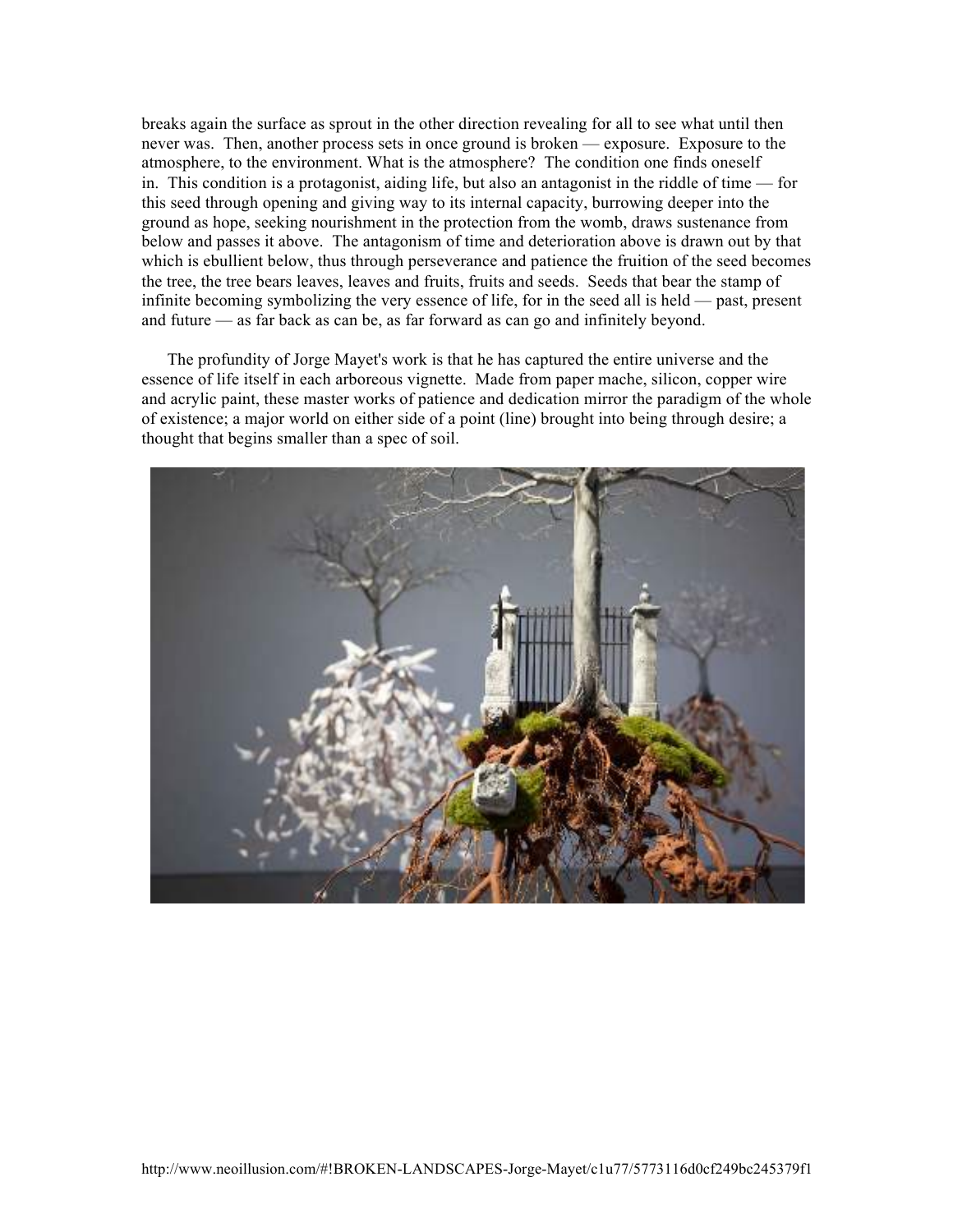

Looking deeply through the lens of meaning one sees not just a tree suspended, but a reflection of the universe itself, infinity borne of a single point with inverted wings that sing the grand story of being. All this for that single point — a shell, a landscape, a skin, a crust — revealing that what is held within is eternal and once broken through displays that what is above (external) is definitely, truly a reflection of what is below (internal) because when you look at the branches above you see the semblance of leaves that are now not spreading to encompass the atmosphere but diving deep to get to the pearl of nourishment to bring about and sustain life.

Just like a placenta attached by the stem Just like a placenta attached by the stem of the umbilical cord to the belly of the baby, the eternal nourishing is promised to the outer representation of the essence of the nourishment; life itself. As when the sperm entered the egg and union happened and the seed of that union split into two new cells, the very form of that new babe is the very same as that of Mayet's floating trees. The event horizon is the broken landscape in which the inner turns into the outer and the breaking is actually the encapsulation of the whole entity. The separation of cells, the separation from the womb, separation from the motherland and on to the journey of life that must necessarily ensue is the crossing of threshold in the morning ritual of life before the sowing begins. The hand that sows seeds is an agent of eternity, branches weave their ways and the stories of their leaves are the stories of our lives.

Jorge Mayet may be speaking to his fellow Cuban diaspora through his expertly rendered references to the sacred Kapok tree with particular memories from the island of his homeland, but he also speaks universally to the living being in us all that is just as beautiful and majestic, just as